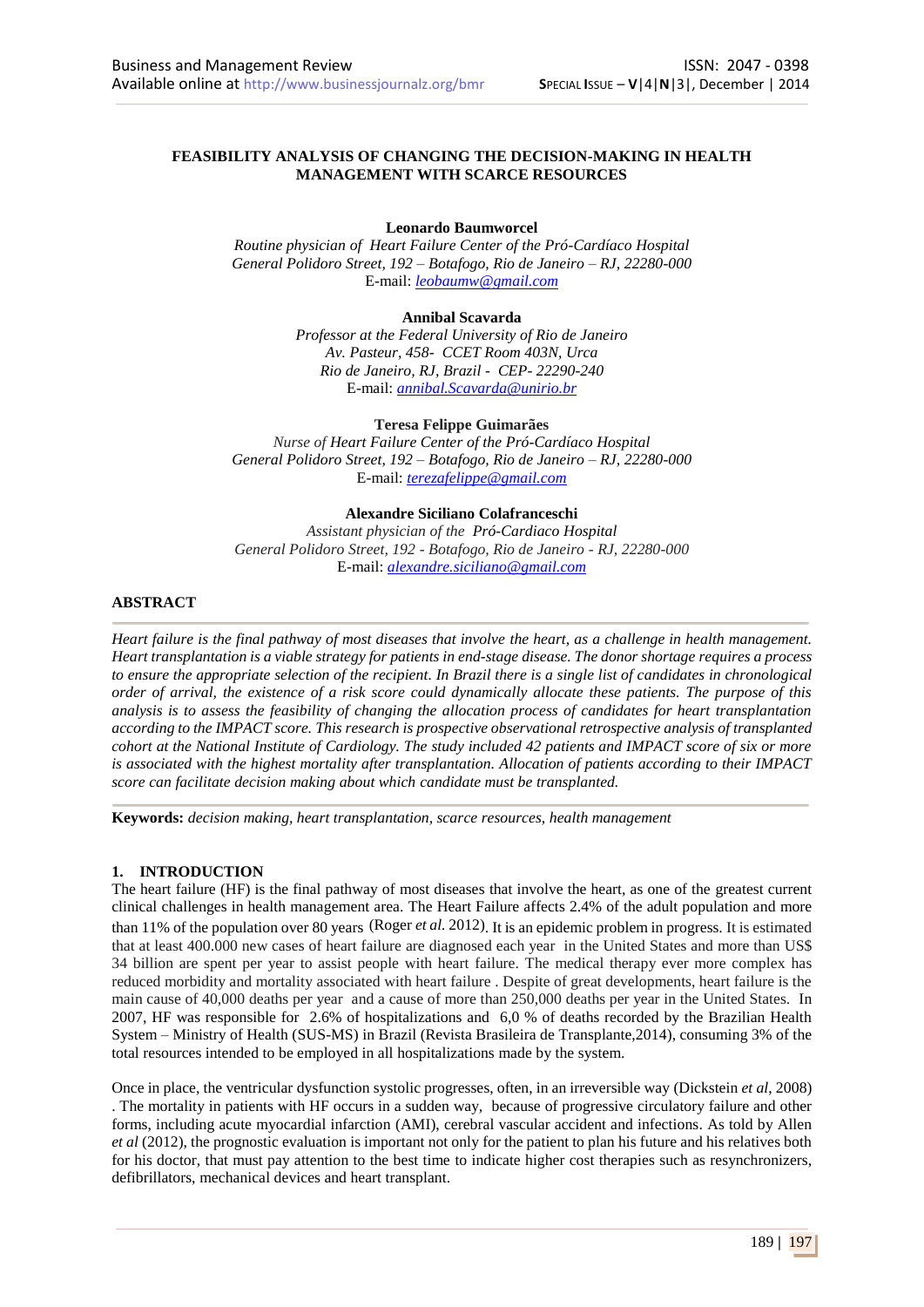The heart transplantation has emerged as a feasible therapeutic strategy for selected heart failure patients in endstage disease, offering a better survival and quality of life. Patients with severe heart failure have a high mortality rate in a year, despite the advanced medical treatment. About 4,000 heart transplantations are made each year world-wide. In the United States, about 3,000 patients are waiting a transplant, but only 2,000 patients are submitted to any transplant annually due to the lack of viable donors. The long-term results after transplantation have improved with advancements made both in the assistance to donors and in the immunosuppressant treatment of recipients, besides a better selection of surgical techniques and postoperative cares. The present survival rate after heart transplantation was assessed as about 50% in 12 years by the International Society for Heart and Lung Transplantation (ISHLT) Registry. In practice, the better quality of life, exercise and longer survival in the medium and long term. The shortage of donors, which limits the heart transplants worldwide, as described above, highlights the alarming discrepancy between the number of patients with heart failure who could benefit from transplantation (about 25,000) and those who are fortunate to receive an adequate donor. These facts make it imperative to restrict the transplant option for patients with greatest need and you are likely to get the maximum benefit from transplantation. These facts make it imperative to restrict the transplant option for patients with greatest need and that are likely to get the maximum benefit from transplantation. Thus, recipient list's expansion beyond these seriously ill patients requires greater selectivity.

Candidates for transplantation are those with advanced disease, with severe and disabling symptoms without alternative treatment and high mortality rates in a year. One should pay attention to the removal of reversible or precipitating factors, including, coronary heart disease liable to surgical treatment; mitral insufficiency correction with ventricular remodeling; correction of congenital defects; but also meet the criteria for implantation of implantable defibrillators and ventricular resynchronization therapy.

Some criteria of indications and contraindications have been modified in recent years, particularly with regard to age, oxygen consumption during cardiopulmonary exercise testing, pulmonary vascular resistance, obesity, cancer, diabetes mellitus, renal failure, peripheral vascular disease, and drug addiction. Assessment of pulmonary vascular resistance, pulmonary artery pressure and transpulmonary gradient should be performed on all potential recipients. The oxygen consumption obtained from cardiopulmonary test with the patient reaching the maximum anaerobic threshold is a prognostic marker and has proven useful as stratifying risk and valuable as an auxiliary method in heart transplant indication in outpatients.

The donor shortage requires a very careful patient-selection process to ensure the appropriate selection of the receiver. Early referral to a specialist cardiologist in heart failure is recommended to evaluate for possible application properly. Some basic exams are necessary in the assessment process and include the right heart coronary cineangiography to evaluate the hemodynamic and, in particular, to assess the presence of any components of reversible pulmonary hypertension. Routine blood tests, including screening serology for cytomegalovirus, toxoplasmosis, Epstein, hepatitis B and hepatitis C, are also indicated. Since the inclusion and exclusion criteria are met, the patient will be listed.

According to the DATASUS, in Brazil, were carried out in 2012, 227 heart transplants, with an estimated need in 1,145. In the state of Rio de Janeiro, we conducted in 2012, 11 heart transplants, with a waiting list of at least 10 more patients waiting for an organ. In addition, we have only two hospitals performing heart transplantation, the National Institute of Cardiology and the Pró-Cardiaco Hospital, having already performed in total 34 transpants and one transplantation, respectively in these last three years.

Ambulatory stratification of patients with heart failure with objective criteria such as oxygen consumption peak exercise improved the ability to select appropriate adult patients for heart transplantation. The harmful effects of each condition in the post-transplant results should be weighed in order to determine the impact of comorbidities in each nomination for a heart transplant patient. However, most of the time we do not have a decision-making model that summarizes and simplifies this difficult task. Once listed, the patient enters a queue in chronological order, and changed only by some criteria of highest priority. In these cases top priority, we have patients in which there was a serious deterioration in health status. These are the patients who are at high risk of life in the traditional case wait queue. The urgent cases are, for example, patients who are on artificial mechanical support or inotropic vasopressor drugs- dependent. By looking at each risk criterion alone, just not weighing systematically together interference mortality of each and may allocate a scarce resource in a receiver with little chance of survival, leading to waste of this organ that could be benefiting other more viable patient. We must remember that in any situation related to allocation of this organ, we must always be in accordance with medical ethics, and weigh the costs of all these treatments for society as a whole.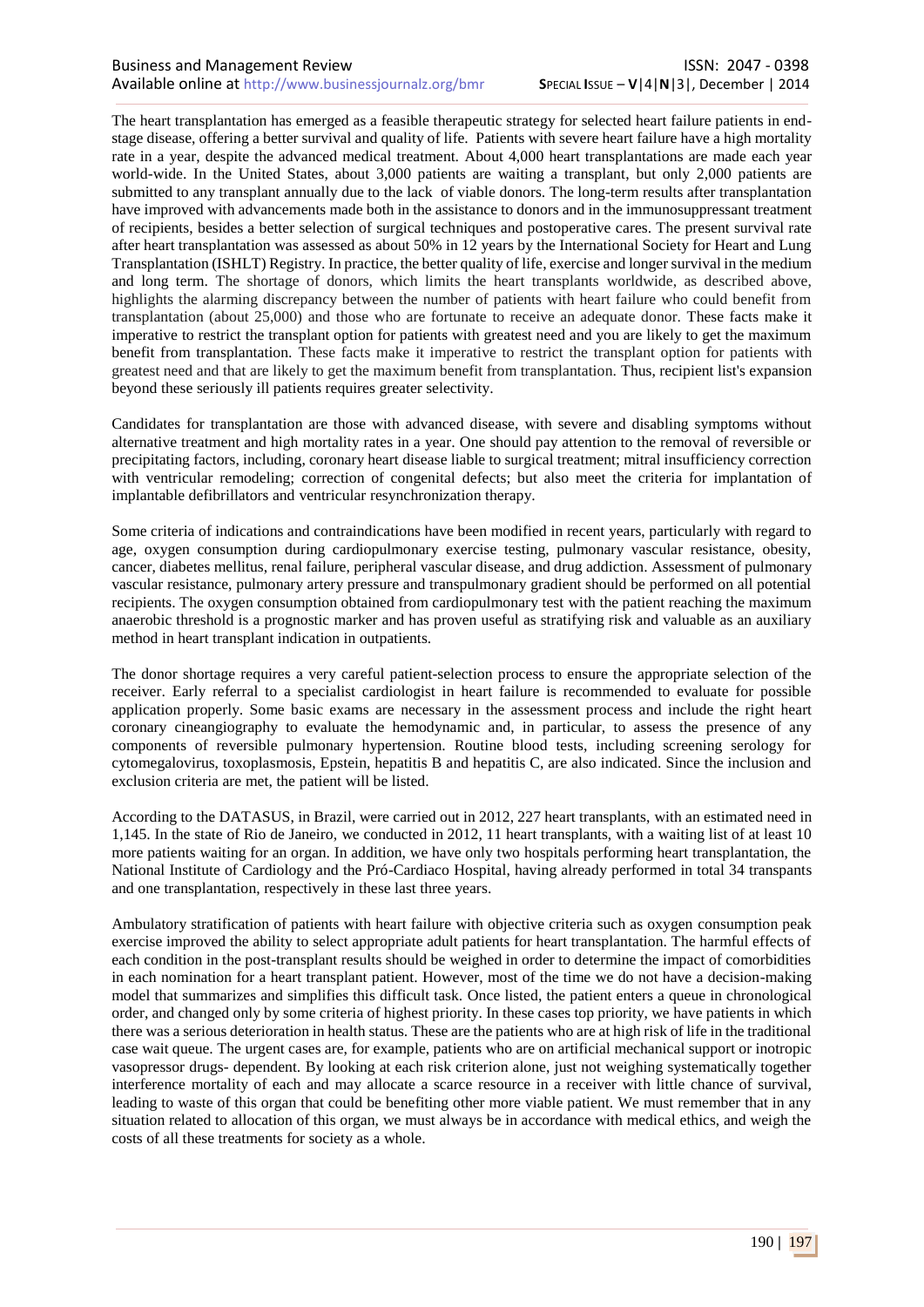Despite the existing risk scores in cardiac surgery, no score was validated anteriorly to evaluate postoperative heart transplant risk. Recently published by an American group a score: "index for mortality prediction after cardiac transplantation" (IMPACT). This score uses a scale of 50 points from 12 preoperative variables to evaluate the postoperative mortality in the first year after surgery (Kilic, Jeremiah & Weiss, 2013). As shown by Weiss *et al.* (2011), each 1 score point increases by 14% the risk of death at one year, that patients with more than 14 points have a survival rate of 60% in one year against 92.5% of patients with low scores in the patients tested in the original population.

The Brazilian guideline does not comment on the rules of allocation of receptors or donors. The Ministry of Health describes as a single list according to chronological order admissions in this (Ministério da Saúde, 2001). It is expected in this Brazilian rules, as stated earlier, the prioritization of patients with urgency criteria. For these reasons, a score that incorporates the immediate risks of heart transplantation, which is a scarce resource, could line up this shortage of organ with the best choice of the recipient. In the following section will describe the methodologies applied in this analysis, followed by discussion of the results and conclusion.

#### **2. METHODOLOGY**

The objective of this study is to analyze the feasibility of changing the allocation process of patients to heart transplantation already listed on the waiting list for transplantation according to the IMPACT risk score after heart transplant mortality. This is a prospective observational study of retrospective analysis of the transplanted patient cohort in INC. The included patients were all patients transplanted in the INC between 2008 and 2013. This study was conducted only with patients of the National Institute of Cardiology, which comprises all the transplant patients in the State of Rio de Janeiro. The inclusion criteria were adult patients (age> 17 years) transplanted for the first time. The exclusion criteria were patients who underwent combined transplants. General variables were collected from general files of the patient, including laboratory results obtained and summaries pre-trasnplant filed at the institute. The following variables were collected descriptively according to that was stated in the summary of pre-transplant of each patient: color (white or black); use of beta-blocker; hypertension (yes or no); diabetes mellitus (yes or no); Dyslipidemia (yes or no); smoking (yes or no); alcohol consumption (yes or no); previous cardiac surgery (yes or no). The following variables were collected quantitatively from the medical records of patients: Weight (kg); Creatinine clearance; total bilirubin. Calculation of IMPACT score was made for each patient individually according to sum of the points as described in Table 1.

The descriptive analysis presented in tables observed data, expressed as mean, standard deviation, median, minimum and maximum for numeric data, and frequency and percentage for categorical data and illustrative graphics. In order to check whether there is a significant relationship between the clinical and laboratory variables studied, with mortality after surgery, the following methods were applied:

- i) for numerical data comparison was used the Student t test for independent samples or Mann-Whitney test (nonparametric);
- ii) for categorical data comparison was used Fisher's exact test or  $\chi^2$ ; and
- iii) logistic regression analysis was used to identify independent predictors of mortality.

The Kaplan-Meier curve was constructed to determine whether there is a significant difference in survival after surgery between Score Impact bands and compared by log-rank statistic.

Nonparametric methods were used because some variables were not normally distributed (Gaussian) due to asymmetry and rejection of the Shapiro-Wilks normality test. The significance adopted was the level of 5%. Statistical analyzes were performed using SAS ® statistical software version 6.11 (SAS Institute, Inc., Cary, North Carolina).

The project was submitted to the Research Ethics Committee of the Instituto Nacional de Cardiologia (INC), in compliance with the recommendations of the Resolution 466/2012 of the National Health Council. It was granted the release by the Research Ethics Committee of the consent form, since this is a retrospective observational study where data is extracted only from medical records of patients.

#### **3. ANALYSIS OF RESULTS**

Forty two patients were included with a mean body mass index of 23, a mean creatinine clearance of 60, the average total bilirubin of 2.23 and the average IMPACT score was 4.48. The mean survival of these patients evaluated in the study was 635 days. Table 2.1 shows the mean, standard deviation (SD), median, minimum and maximum for numeric variables and table 2. Shows the frequency (n) and percentage (%) of categorical variables in the total sample.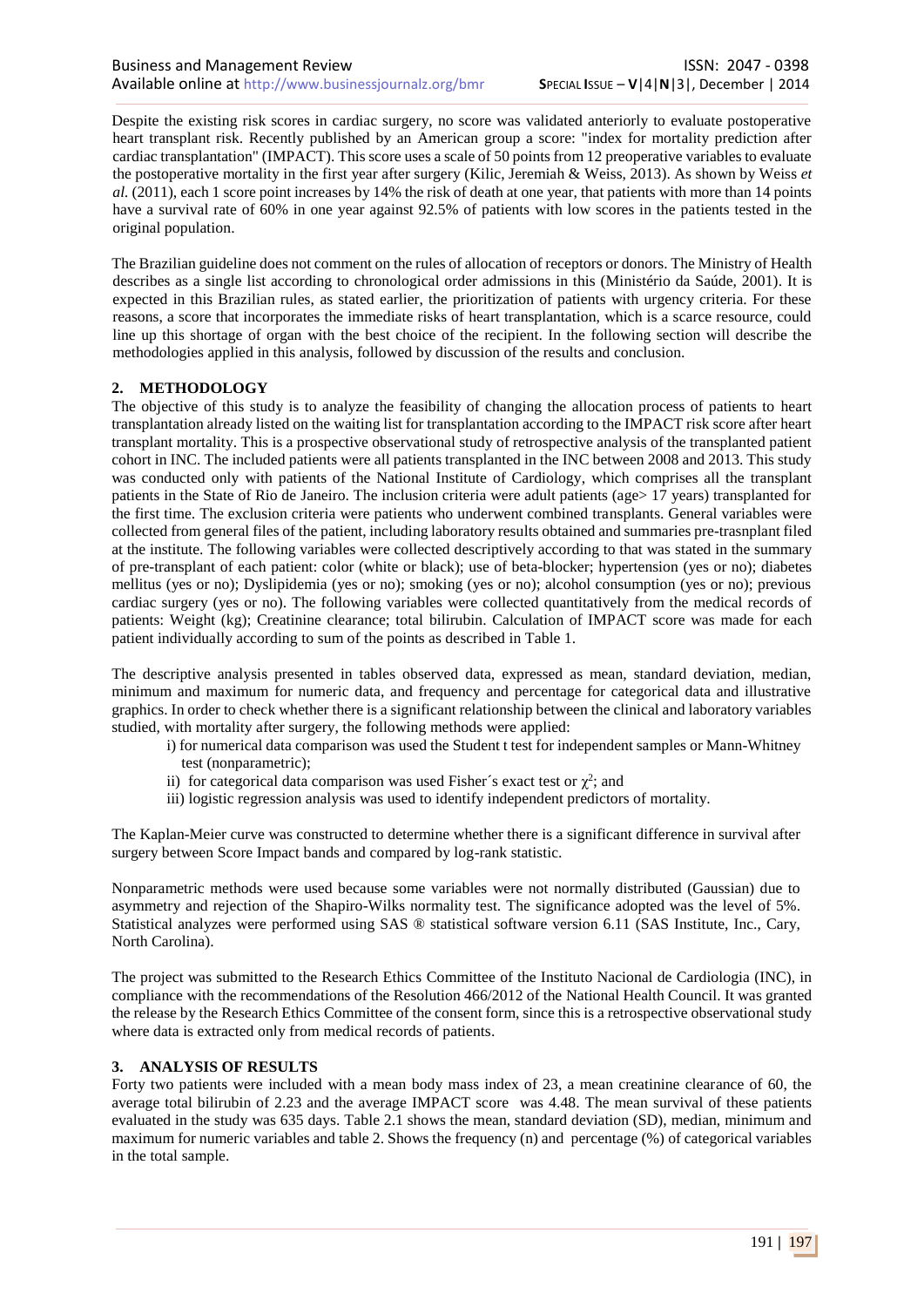By analyzing the difference of variables between patients who survived and who died, we observed that age, renal function and weight were similar in these groups. However, bilirubin and IMPACT score could be used to differentiate the risk of death. The table 2.2 and 2.3 show the mean, standard deviation (SD), median, minimum and maximum number of variables in the subsamples of patients who died  $(n = 19)$  and lived  $(n = 23)$ , respectively.

It was observed that the subgroup who died had Impact Score  $\geq 6$  points (42.1%) significantly (p = 0.014) greater than that subgroup who lived (8.7%), as shown in Figure 1. Therefore, it was held Logistic Regression including categorized Impact Score ( $\geq 6$  points) and it was observed that only Impact score  $\geq 6$  (p = 0.020) was an independent predictor of mortality after surgery (table 4.2). The other variables showed no significant independent contribution, at the level of 5% in the presence of Impact Score  $\geq 6$ . Graphs 2 and 3 illustrate the survival curve, according to the Kaplan-Meier method, in the overall sample and stratified by Impact Score  $\geq 6$  points, respectively. The curves were compared by the log-rank statistic which showed a significant difference in survival between the two subgroups of Impact Score ( $p = 0.004$ ).

#### **4. FINAL DISCUSSIONS**

In this studied population, which represented all patients transplanted in the State of Rio de Janeiro in this period, we observed that the IMPACT score served to differentiate patients with increased risk of post heart transplantation death. Patients presenting IMPACT score of six or more has a mortality of over 70% in the first year post-transplantation. It can be suggested as the cutoff point of the feasibility of this procedure. In addition we know from studies of the population of origin of the IMPACT score, each point more in this score is related to higher mortality. Our cuttoff point of six is lower than that described in the original population. This is due to several factors inherent in the different realities between the State of Rio de Janeiro and the American origin population. The patients analyzed in our population have less severity criteria regarding the source population. In addition, our program still has around five years, which may suggest still be a learning curve, a fact that can not demonstrate in this study.For decision-making, know the real mortality of the population in which we find is very important for a realistic decision-making, avoiding bias in the selection of both the information for the decision as to patients and the ideal allocation of resources. In these circumstances, the doctor responsible for the transplantation waiting list will have to take a series of decisions. These decisions are made in the middle of factors constantly changing due to the dynamic characteristics of these patients with difficult information to be compared and often uncertain as to the result. This explains, in part, because many decisions are failures, contributing to the mortality of these complex patients, which in this case leads to the inefficient use of an organ, which is scarce in addition to the costs to society on the whole procedure which had a negative outcome (Silva, 2005).

In this context of high complexity, we are faced with a decision-making that requires a formal analysis of the frame. This decision is different from a programmed decision, which are widely used in simple situations where there is a lot of repetition and few alternatives to consider, or an instinctive decision, that is when we decided automatically, even not having previous experience, based on the repetition of the same decision. However, as in this case of heart transplantation, as the doctor is leading a number of factors that are difficult to compare, one end up making a decision more instinctive basis, ie decision based on their previous experiences. This occurs by several factors, including the urgency of decision making, the difficulty of comparison, as mentioned above, and because it is a decentralized decision that rests finally on the head of the transplant team. By incorporating in the single list for heart transplantation allocation of patients according to their IMPACT score would be simplifying decision making.In this new circumstance, we would have an order of patients according to their risk of death after transplantation, beyond which patient information the risk of the procedure makes it prohibitive. We know that sometimes, due to several logistical problems ended up having a marginal organ or sub-optimal for transplantation, in this case we could, for example, does not rule out the organ and evaluate the implant as compassionate therapy in patients at high risk of mortality. By doing these types of alignments, we are offering ethically objective parameters of viable organs for the most viable patients and for patients outside of possibilities would still offering any chance of survival. This change in allocation paradigm, would make the decision-making process in a programmed decision, as would become simple, according to the analysis of a single parameter of gravity provided by the score, reducing the interference of the intuitive analysis of several independent factors of mortality in this population. This logic is already done in the case of liver transplantation. In these cases, as described by Boin *et al.* (2008) patients are allocated in the single list of transplantation according to MELD scale (Model End-Stage Liver Disease). Thus, in the existence of an organ, patients are transplanted according to their risk of mortality and this model is regulated by the laws in force in Brazil being in full use.

# **5. CONCLUSION**

We believe that the implementation of the IMPACT score as allocation criterion of patients candidates for heart transplantation is feasible, as demonstrated by our results obtained at the National Institute of Cardiology. The single list would be built from the risk at the time of the existence of a donor, meaning that would need to be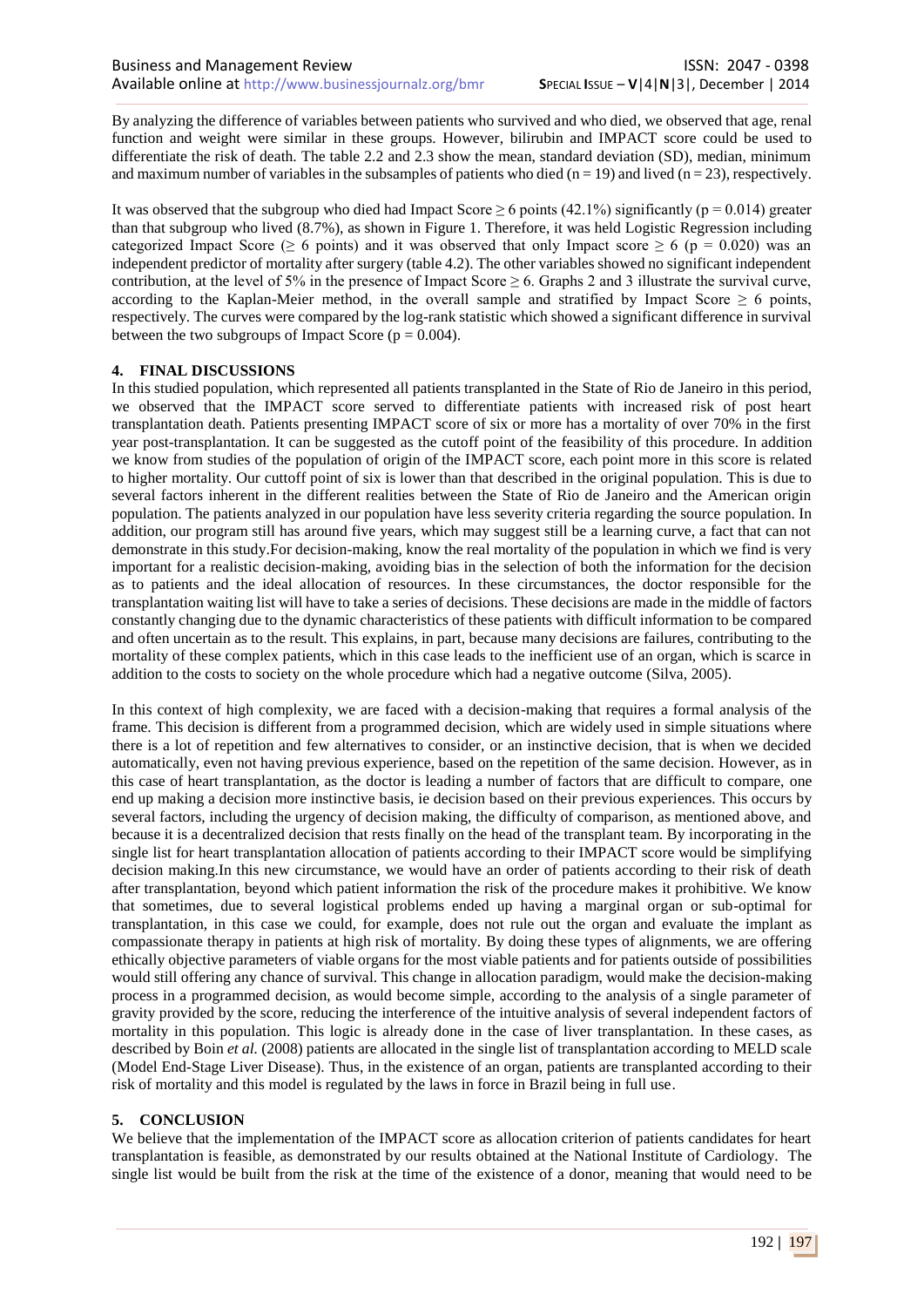always updated to be representative of reality at that time. If this were followed systematically, we would really considering the dynamicity of these complex patients candidates for heart transplantation. This dynamic allocation does not happen at this moment, so that the single list currently used in Brazil requires clause of patient on a priority as previously described. Associated with this, the current list of patients in priority presents objective parameters but not comparable objectively, hindering an audit of the results and justification of the allocation of all resources. Thus, by implementing this score in heart transplantation allocation process, we would be allocating a scarce resource in a reproducible manner in postoperative mortality expected these patients, according to medical ethics to ensure the most viable patient the best chance of survival. We observed the magnitude of the complexity of health management, once it is necessary to incorporate in its decision-making the best options for the patient, avoiding damage to this individual, besides the use of limited resources and costs imposed on the entire society. A limitation of this study was that it is only the state of Rio de Janeiro reality.

Thus, to implement this score in heart transplantation allocation process, we would be allocating a scarce resource in a reproducible manner in postoperative mortality expected these patients, in accordance with medical ethics to ensure the most viable patient the best chance of survival. Observe the magnitude of the complexity of health management, it is necessary to incorporate in its decision-making the best options for the patient, avoiding damage to this individual, and the use of limited resources and costs imposed on the entire society. A limitation of this study was that it is only the state reality of Rio de Janeiro, a sample of the various regions would be more emblematic of Brazilian reality. More studies are needed to assess the efficiency and effectiveness of this paradigm shift after implementation, if it occurs.

#### **REFERENCES**

- ALLEN, LA *et al.* (2012), "Decision Making in Advanced Heart Failure: A Scientific Statement From the American Heart Association". Circulation, No.125, pp.1928-1952.
- BOIN, IFSF *et al*. (2008), "The application of MELD score in patients submitted to liver transplantation A retrospective analysis of survival and the predictive factors in the short and long term", Arq Gastroenterol, vol.45, no.4, pp.275-283.Available from: http://www.scielo.br/scielo.php?pid=S0004- 28032008000400004&script=sci\_arttext
- DATASUS. Available in: http// www.datasus.org.br.
- DICKSTEIN, K *et al.* (2010), "ESC guidelines for the diagnosis and treatment of acute and chronic heart failure 2008: the Task Force for the Diagnosis and Treatment of Acute and Chronic Heart Failure 2008 of the European Society of Cardiology: developed in collaboration with the Heart Failure Association of the ESC (HFA) and endorsed by the European Society of Intensive Care Medicine (ESICM)". Eur Heart J, No.29, pp.2388–2442.
- KILLIC, A, JEREMIAH, GA & WEISS, E (2013), "Validation of the United States-derived Index for Mortality Prediction After Cardiac Transplantation (IMPACT) using international registry data". J Heart Lung Transplant, No32, pp.492–498.
- MINISTÉRIO DA SAÚDE (n.d.), Available from: http://dtr2001.saude.gov.br/sas/dsra/integram.htm.
- REVISTA BRASILEIRA DE TRANSPLANTE (2014), Vol. XVII, No.4.
- ROGER,VL, *et al.* (2012), Heart disease and stroke statistics-2012 update: a report from the American Heart Association "Circulation", No. 125, pp.e2-e220.
- SILVA, DN (2012), " Making decision and intelligence". Articles. Available from:

http://www.istoeamazonia.com.br/index2.php?option=com\_content&do\_pdf=1&id=187>

WEISS, ES *et al.* (2011). "Creation of a quantitative recipient risk index for mortality prediction after cardiac transplantation (IMPACT)". Ann Thorac Surg, No92, pp. 914 –921.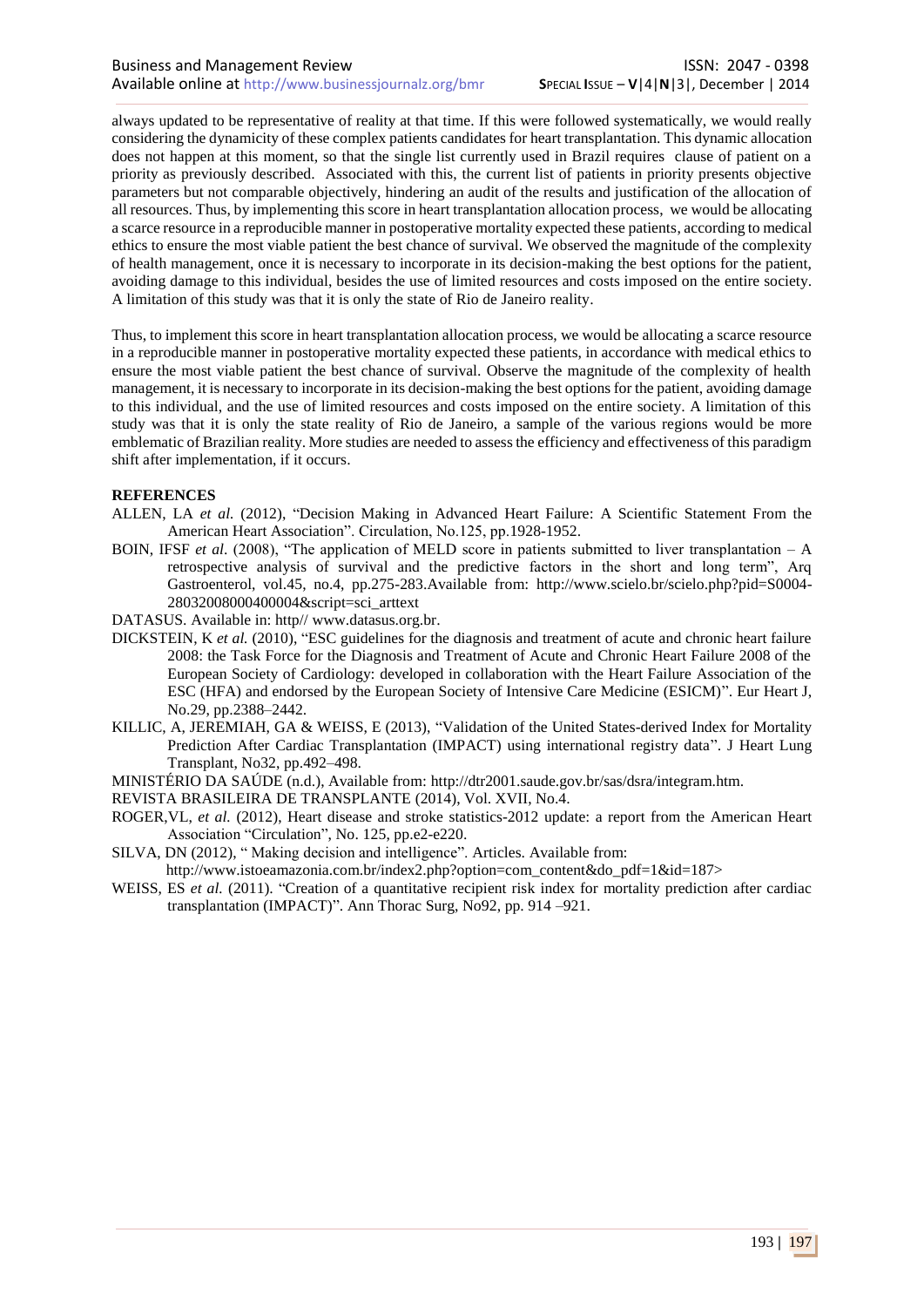# Table 1. Table of impact score calculation

| Variable<br>Punctuation<br>Age>60years<br>3<br>Serum bilirubin<br>$0 - 0.99$<br>$\overline{0}$<br>$1-1.99$<br>$\mathbf{1}$<br>2-3.99<br>3<br>$\overline{54}$<br>$\overline{4}$<br>Creatinin clearance<br>$>50$<br>$\overline{0}$<br>$30-49$<br>$\overline{c}$<br>$30$<br>5<br>Dialysis<br>$\overline{4}$<br>Female<br>3<br>Etiology of heart failure<br>Idiopathic<br>$\overline{0}$ |
|--------------------------------------------------------------------------------------------------------------------------------------------------------------------------------------------------------------------------------------------------------------------------------------------------------------------------------------------------------------------------------------|
|                                                                                                                                                                                                                                                                                                                                                                                      |
|                                                                                                                                                                                                                                                                                                                                                                                      |
|                                                                                                                                                                                                                                                                                                                                                                                      |
|                                                                                                                                                                                                                                                                                                                                                                                      |
|                                                                                                                                                                                                                                                                                                                                                                                      |
|                                                                                                                                                                                                                                                                                                                                                                                      |
|                                                                                                                                                                                                                                                                                                                                                                                      |
|                                                                                                                                                                                                                                                                                                                                                                                      |
|                                                                                                                                                                                                                                                                                                                                                                                      |
|                                                                                                                                                                                                                                                                                                                                                                                      |
|                                                                                                                                                                                                                                                                                                                                                                                      |
|                                                                                                                                                                                                                                                                                                                                                                                      |
|                                                                                                                                                                                                                                                                                                                                                                                      |
|                                                                                                                                                                                                                                                                                                                                                                                      |
|                                                                                                                                                                                                                                                                                                                                                                                      |
| Ischemic<br>$\overline{c}$                                                                                                                                                                                                                                                                                                                                                           |
| Congenital<br>5                                                                                                                                                                                                                                                                                                                                                                      |
| Others<br>ī                                                                                                                                                                                                                                                                                                                                                                          |
| Recent infection<br>$\overline{3}$                                                                                                                                                                                                                                                                                                                                                   |
| $\overline{\mathbf{3}}$<br>IAB                                                                                                                                                                                                                                                                                                                                                       |
| Mechanical ventilation                                                                                                                                                                                                                                                                                                                                                               |
| Race                                                                                                                                                                                                                                                                                                                                                                                 |
| Caucasian<br>$\overline{0}$                                                                                                                                                                                                                                                                                                                                                          |
| White                                                                                                                                                                                                                                                                                                                                                                                |
| <b>Black</b><br>3                                                                                                                                                                                                                                                                                                                                                                    |
| Circulatory<br>7<br>support                                                                                                                                                                                                                                                                                                                                                          |
| <b>VAD</b>                                                                                                                                                                                                                                                                                                                                                                           |
| Pulsatile<br>3                                                                                                                                                                                                                                                                                                                                                                       |
| 5<br>Continuous                                                                                                                                                                                                                                                                                                                                                                      |
| HeartmateII<br>$\overline{0}$                                                                                                                                                                                                                                                                                                                                                        |
| Total<br>50                                                                                                                                                                                                                                                                                                                                                                          |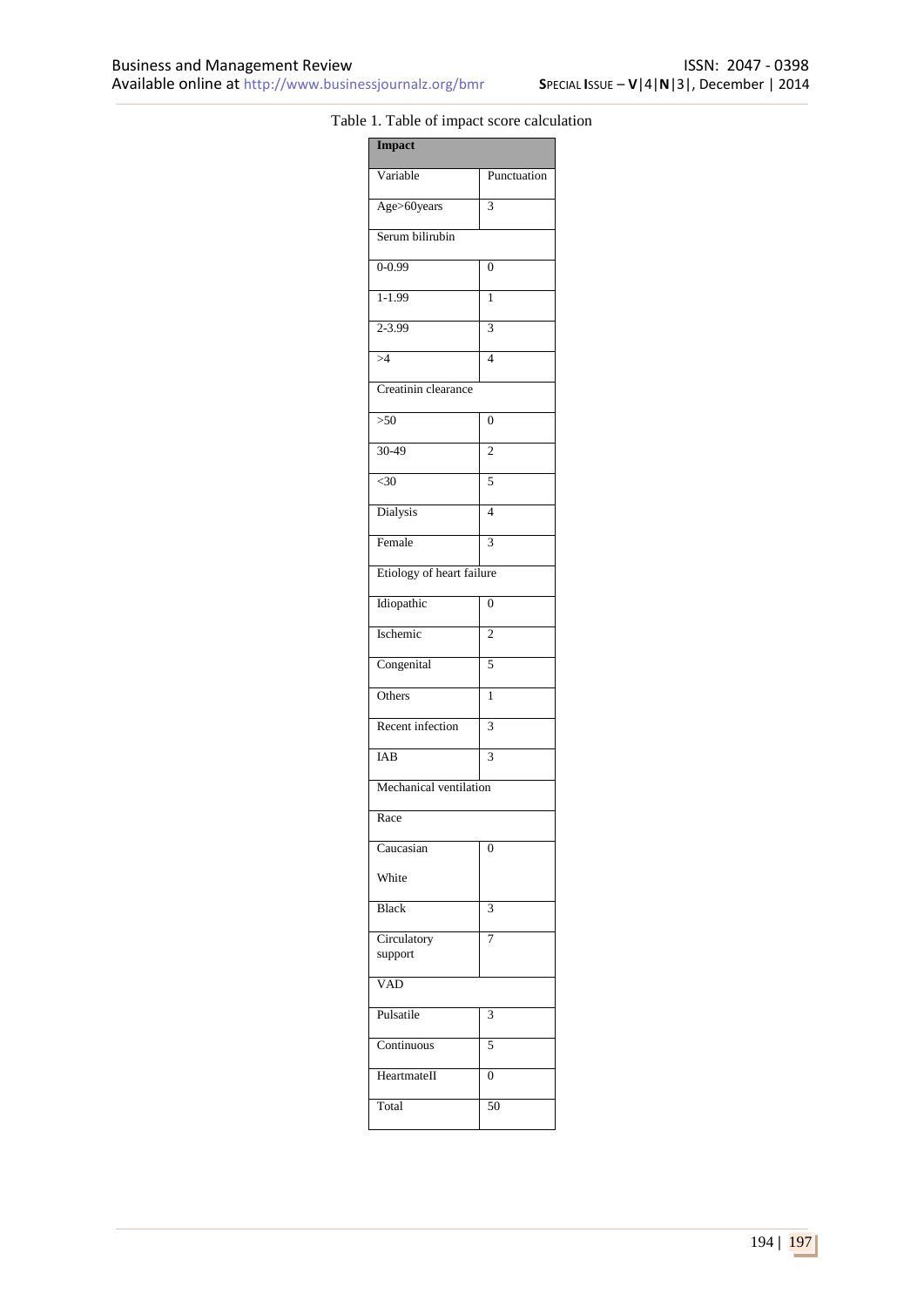| Variable              | n  | mean  | <b>SD</b> | median         | $\cdot$ $\cdot$<br>minimum | maximum |
|-----------------------|----|-------|-----------|----------------|----------------------------|---------|
| Age (years)           | 42 | 46.6  | 9.6       | 47             | 20                         | 62      |
| IMC $(kg/m^2)$        | 42 | 23.0  | 3.6       | 22.5           | 14.4                       | 32      |
| Creatinin clearance   | 42 | 60.0  | 23.1      | 55.6           | 30.2                       | 127.2   |
| Bt                    | 42 | 2.23  | 1.96      | 1.49           | 0.5                        | 10.6    |
| Score Impact (points) | 42 | 4.48  | 2.44      | $\overline{4}$ |                            | 10      |
| Survival (days)       | 42 | 635.5 | 676.0     | 360.5          |                            | 2293    |

Table 2.1. General descriptive of the numerical variables

SD: Standard Deviation

Table 2.2. General descriptive of the categorical variables.

| Variable     | category      | n              | $\%$ |
|--------------|---------------|----------------|------|
|              | male          | 33             | 78.6 |
| <b>Sex</b>   | female        | 9              | 21.4 |
|              | idiopathic    | 13             | 31.0 |
| Etiology     | Ischemic      | 8              | 190  |
|              | others        | 21             | 50.0 |
| Death        | yes           | 19             | 45.2 |
|              | no            | 23             | 54.8 |
|              | CF II         | $\mathbf{1}$   | 2,4  |
| CF(i)        | CF III        | 31             | 73.8 |
|              | CF IV         | 10             | 23.8 |
| Colour       | white         | 34             | 81.0 |
|              | black         | 8              | 19.0 |
| Beta (i)     | yes           | 36             | 87.8 |
|              | no            | 5              | 12.2 |
| <b>SAH</b>   | yes           | 9              | 21.4 |
|              | no            | 33             | 78.6 |
| <b>DM</b>    | yes           | 5              | 11.9 |
|              | $\mathbf{no}$ | 37             | 88.1 |
| Dyslipidemia | yes           | 10             | 23.8 |
|              | no            | 32             | 762  |
| Obesity      | yes           | $\overline{2}$ | 4.8  |
|              | no            | 40             | 95.2 |
|              | sim           | 9              | 23.1 |
| Smoking      | não           | 30             | 76.9 |
| Alcoholism   | yes           | 8              | 20.0 |
|              | no            | 32             | 80.0 |
| Previous     | yes           | 8              | 19.0 |
| surgery      | no            | 34             | 81.0 |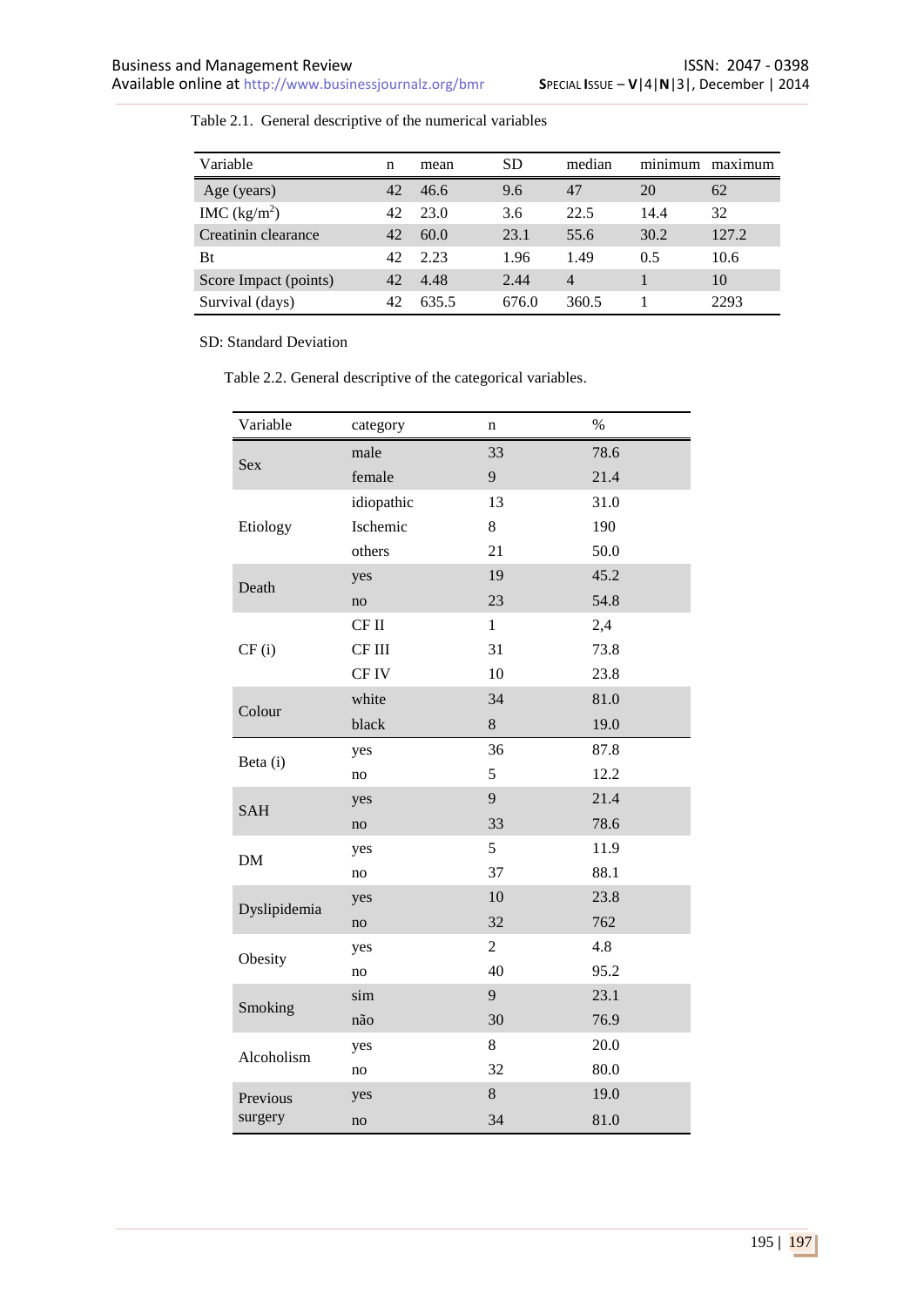| Variable              | n   | mean  | DP    | median | . .<br>minimum | maximum |
|-----------------------|-----|-------|-------|--------|----------------|---------|
| Age (years)           | 19  | 47.5  | 8.8   | 48     | 28             | 58      |
| IMC $(kg/m2)$         | 19. | 23.7  | 3.4   | 22.2   | 19             | 32      |
| Creatinin clearance   | 19. | 52.7  | 18.3  | 52.8   | 30.2           | 112.2   |
| Bt                    | 19. | 2.95  | 2.53  | 1.9    | 0.5            | 10.6    |
| Score Impact (points) | 19. | 5.32  | 3.13  | 4      |                | 10      |
| Survival (days)       | 19  | 157.5 | 242.4 | 48     |                | 862     |

Table 2.3. General descriptive of numerical variables in the subsample who died

SD: standard deviation

Table 2.4. General descriptive of the numerical variables in the subsample who lived

| Variable              | n  | mean    | DP    | median         | minimum | maximum |
|-----------------------|----|---------|-------|----------------|---------|---------|
| Age (years)           | 23 | 45.9    | 10.4  | 45             | 20      | 62      |
| IMC $(kg/m^2)$        | 23 | 22.4    | 3.6   | 22.8           | 14.4    | 28.4    |
| Creatinin clearance   | 23 | 66.0    | 25.2  | 59.9           | 33      | 127.2   |
| Bt                    | 23 | 1.64    | 1.06  | 1.4            | 0.5     | 4.6     |
| Score Impact (points) |    | 23 3.78 | 1.41  | $\overline{4}$ |         | 6       |
| Survival (days)       |    | 1030.3  | 665.7 | 893            | 159     | 2293    |

SD: standard deviation

Graph 1. Score Impact  $\geq 6$  points versus mortality after surgery.



Table 4.2. Logistic regression for mortality after surgery with Impact Score  $\geq 6$ 

| Significant variable         | coeefficient EP |        | p value | <b>RR</b> | CI de $95\%$        |
|------------------------------|-----------------|--------|---------|-----------|---------------------|
| Score Impact $\geq 6$ points | 2.0329          | 0.8738 | 0.020   | 7.64      | $1.38 -$<br>$-42.3$ |
| Constant                     | $-0.6466$       | 0.3722 | 0.082   |           |                     |

SE: standard error of the coefficient

.

RR: relative risk; CI of 95%: confidence interval of 95% for the relative risk.